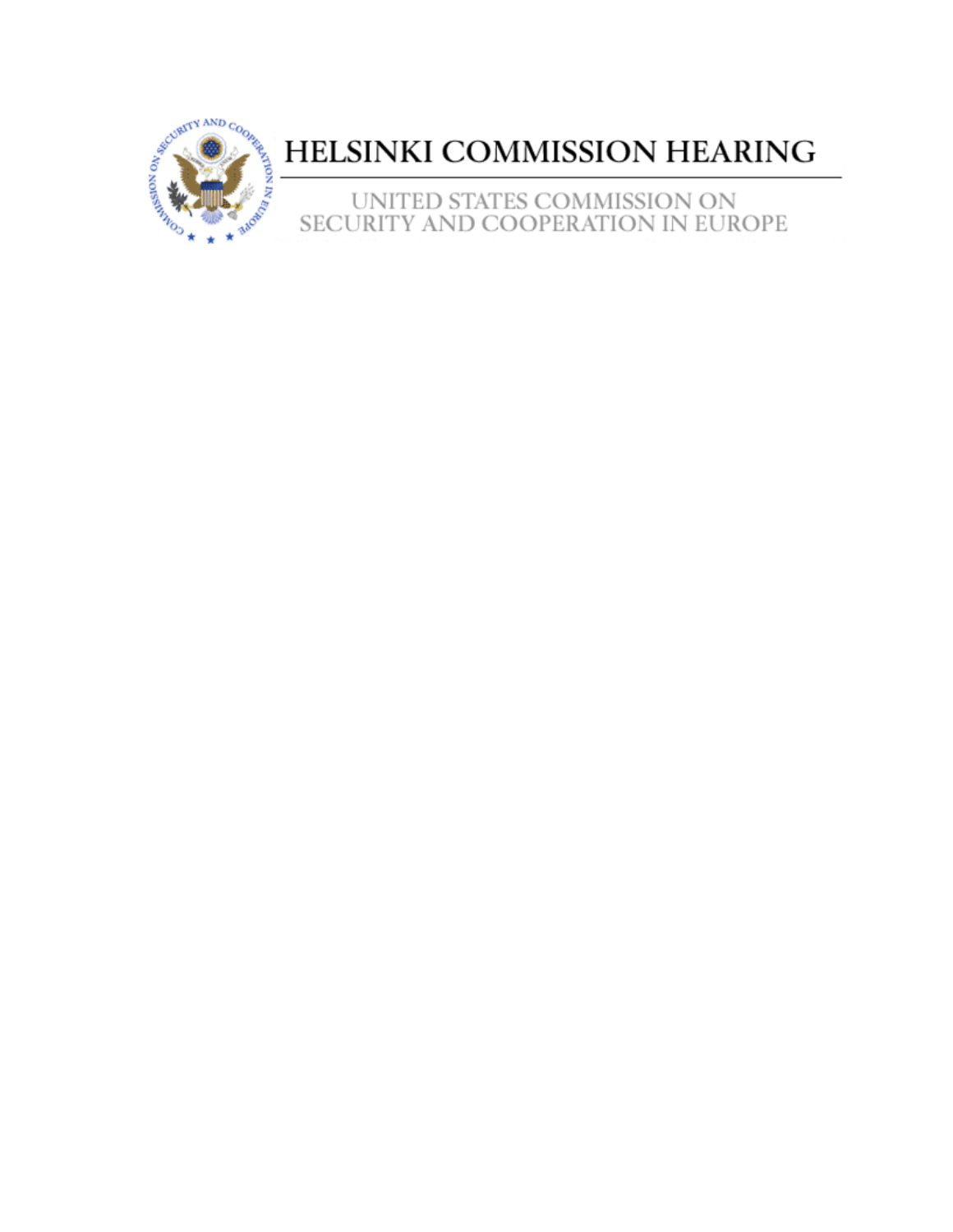## **Testimony :: Rodger Potocki**

**Senior Program Officer for East Central Europe - National** 

## **Endownment for Democracy**

Mr. Chairman and Members of the Commission:

I welcome the opportunity to be here today to comment on the situation in Belarus, the last dictatorship in Europe, prior to the March  $19<sup>th</sup>$  presidential election. And I would also like to thank you, Mr. Chairman, and all of the members of the Commission for your continuing support for the National Endowment for Democracy (NED) over the years.

Today I will talk about the situation and role of nongovernmental organizations (NGOs) in Belarus on the eve of the presidential elections. Before starting, it is important to keep in mind that although the terms I use—NGOs, third sector, nonprofit, and civil society—may sound academic or theoretical, they represent real people who are struggling against great odds to improve citizens' lives in Belarus. The groups which I will talk about include the teacher educating pupils in their native language, the social worker helping Chernobyl children, the trade unionist seeking greater protection for workers, the local government official trying to improve his community, the minority advocating for equal treatment under the law, and the editor whose magazine inspires young people. In a decade of work with Belarusians, I've come to know these individuals, and hundreds like them, who are the face, the heart, and the soul of civil society in Belarus. It is incomprehensible to me that Belarus' head of state, Alexander Lukashenka, calls these people "hooligans," "extremists," "criminals," "saboteurs" and "terrorists."

NED is a nongovernmental organization (NGO) that helps other NGOs to promote freedom around the world. I can report that this work has become extremely difficult in Belarus, where the regime of Alexander Lukashenka has declared war on NGOs. This policy dates back to the 2001 presidential election campaign, during which the Belarus' third sector played a leading role in helping to inform citizens, mobilize voters, and monitor the electoral process. Since then, hundreds of independent youth groups, human rights organizations, social service nonprofits, think tanks, independent newspapers, and NGO support centers have had their legal registration revoked, been evicted from their offices, had their equipment confiscated, and seen their publications closed down. New organizations are being formed, but if they are independent from the state, they are refused legal registration.

The third sector has borne the brunt of the regime's repression over the past five years. The majority of Belarusian democratic activists who have been arrested and imprisoned come from NGOs. And the situation is getting worse. Understanding that NGOs played a key role in exposing falsified elections and mobilizing citizens in Georgia and Ukraine, Lukashenka pushed through a law in 2005 authorizing criminal penalties against representatives of NGOs for "activities directed against the people and public security." The recent arrest and jailing of independent election monitors was the first time this law has been used, but certainly not the last.

Mr. Chairman, despite repression that has reduced its ranks by 70 percent, Belarus' third sector continues to struggle for democratic reform. Its death has been greatly exaggerated. Today, more than 70 NGOs throughout the country are working with political parties and trade unions in the unified democratic opposition, known as the "10 Plus Coalition." Alexander Milinkevich, the candidate of the united democratic opposition, is himself from the third sector. He founded *Ratusha*, the largest and most successful NGO in western Belarus, which assists local cultural historians, religious and ethnic minorities, young journalists and community initiatives. His wife Inna heads up a leading NGO in Brest region. Both have been NED grantees.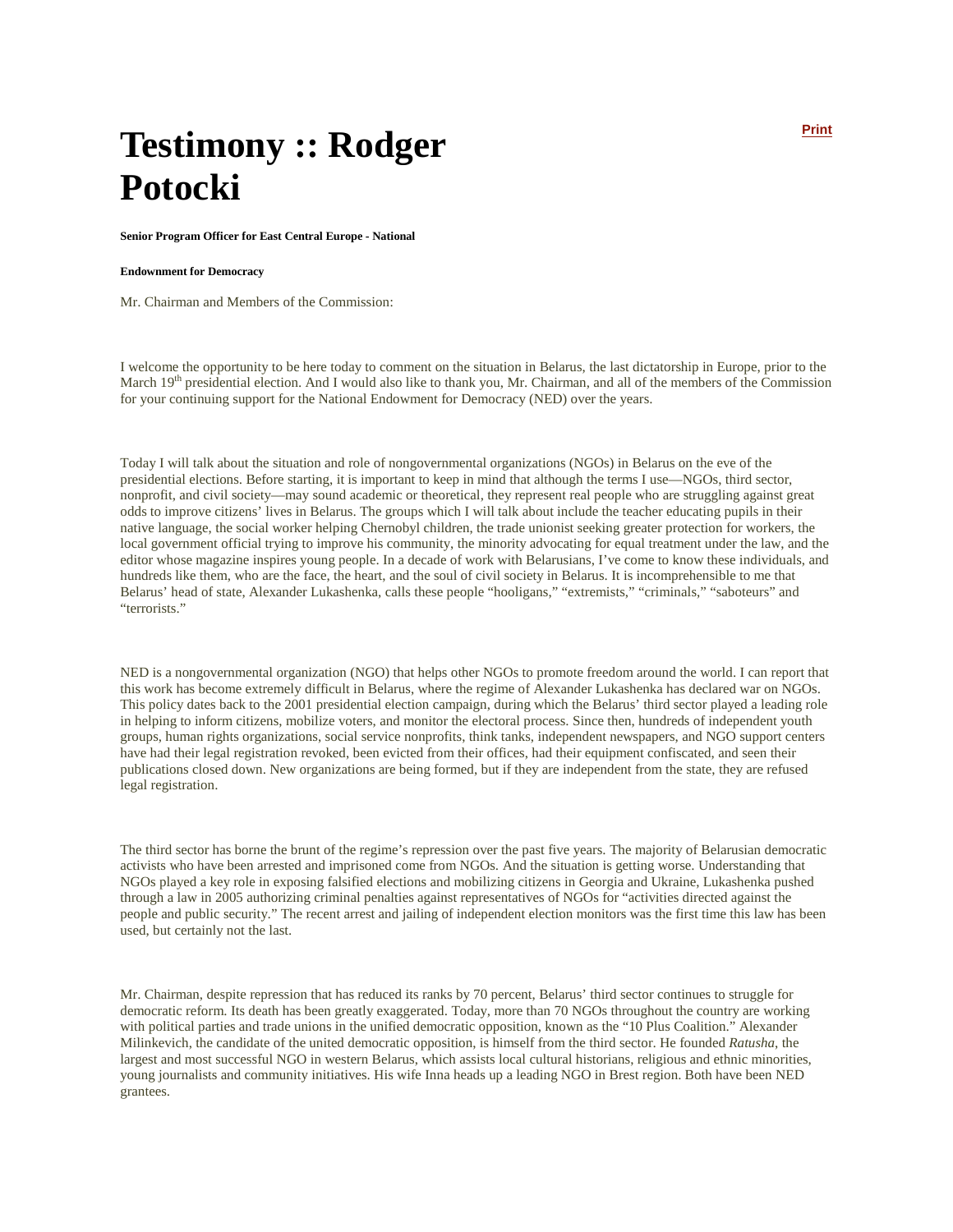Other NGOs are working independently to promote a free, fair and transparent election. As the March  $19<sup>th</sup>$  contest nears, they are making a key contribution to promoting democratic reform in Belarus. In a democratic country, nongovernmental organizations play an important and recognized role in the electoral process—they inform citizens, turn out voters, and observe the electoral process. In Belarus, NGOs are trying to carry out these activities. And Belarusian citizens want them to be involved in the process. An independent survey in February found that 81 percent respondents supported the idea that NGOs should inform citizens about independent or opposition candidates; 85 percent thought it appropriate that NGOs monitor the electoral process so that it is free, fair and transparent.

Mr. Chairman, the focus of this hearing is "freedom." This word, the same in Belarusian and Russian--"*svaboda/svoboda*"—is also the slogan of one of the major third sector campaigns working to mobilize Belarus' electorate. Organized by the Assembly of Pro-Democratic NGOs, "For Freedom" is designed to bring together the disparate election-related work of the third sector under a common banner. Other civic campaigns include the 16 Solidarity and Jeans Campaigns. Overseen by Charter 97, We Remember and Zubr, the first campaign asks that Belarusians light a candle in their windows on the 16<sup>th</sup> of every month. The date signifies the day seven years ago when the first of a series of opposition figures "disappeared" in Belarus, presumably abducted and executed by the government. The second encourages citizens to wear and display denim as a symbol of freedom. Both campaigns aim to build social solidarity and reduce the climate of fear in the country. The Hopits!, or "Enough!," campaign is contrasting the ideal social, political and economic image of the country as painted by official propaganda with the ugly reality of hidden unemployment, corruption, and repression in Lukashenka's Belarus. The slogan "Enough!" comes from a speech that Lukashenka made in which he declared that he would leave office when Belarusians told him "enough!" This NGO coalition is trying to hold him to his promise. Two other important civic initiatives that also should be mentioned include the "People's Election" campaign, which nominated 1,120 representatives of civil society to serve in polling stations around the country, and a media monitoring effort to document the unbalanced and unfair coverage of the state-run media.

Despite the threat of criminal persecution, these civic campaigns are making an impact on the electorate. In a January 2006 survey, only 11 percent of respondents had been aware of NGO election-related activities or campaigns. By the end of February, the number had grown to 48 percent. Citizens are being informed and the electorate is being energized. Despite almost no access to the media, Milinkevich is speaking to capacity crowds. The recent March  $2<sup>nd</sup>$  rally in the center of Minsk was the largest civil society gathering in two years. Polls indicate that Milinkevich's rating and name recognition are growing dramatically. Two thirds of the population does not believe that the election will be free or fair. Of the 1,120 civil society representatives of civil society nominated to serve in polling stations, the government selected zero. The last media monitoring exercise demonstrated that Belarusian State Television devoted 60 percent of its total election coverage time to Mr. Lukashenko, while the three other candidates together accounted for just five percent.

It is clear, Mr. Chairman, that "Europe's Last Dictator" has no intention of permitting a free, fair or transparent election to take place. In Lukashenka's authoritarian state, there is no room for civil society. So it should comes as no surprise that NGO activists are arrested for holding "unsanctioned meetings," their offices are harassed by coincidental "fire inspections," their apartments are ransacked in searches for bombs, their cars are stopped because they might be stolen, their meetings are disrupted by skinheads, their publications are confiscated as insults, and their election-related materials are ripped from officially designated spots. In contrast to political parties, which continue to be legally recognized, NGOs, and virtually every election-related activity carried out by the third sector, are declared to be "illegal" by the authorities, As Milinkevich has put it, the regime has transformed the election into a "farce."

What will happen to the third sector after March  $19<sup>th</sup>$ ? If Lukashenka is successful in stealing the election and maintaining power, he has promised to get rid of the opposition "in a tough way." The hard times of Belarus' NGOs are about to get much harder. In recognition of this possibility, I would like to offer the following recommendations: